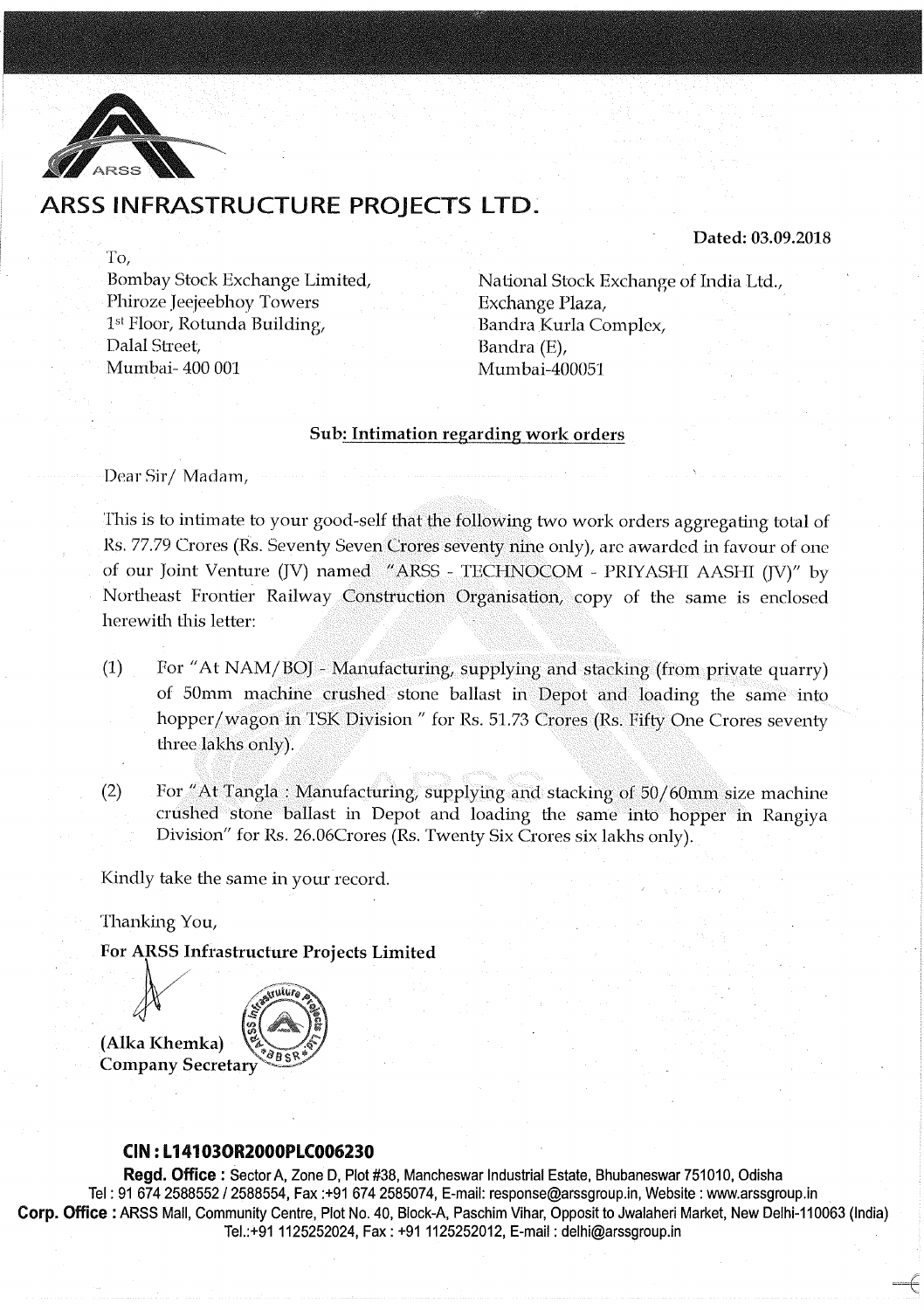N.F. Rallway

**Registered with A/D** 

Office of the General Manager (Works) Maligaon Dated: 28/08/2018.

No.W/362/Ballast/Tangla Depot/2018/TK

#### $T<sub>0</sub>$ ARSS-TECHNOCOM-PRIYASHI AASHI (JV), KAMRUP CHAMBER ROAD FANCY BAZAR GUWAHATI 781001

Dear Sir.

Sub: At Tangla: Manufacturing, supplying and stacking of 50/60mm size machine crushed stone ballast in Depot and loading the ballast into hopper in Rangiya Division.

#### DRM/W/RNY's Tender notice No.10-ENGG-RNY-2018-19 (Two packet system) Ref:

Your offer in connection with the tender for the above noted work has been accepted by the Pr. Chief Engineer, N.F.Riy. Maligaon for and on behalf of the President of India with the face value of Rs.26,05,60,300/-(Rupees twenty six crore five lakh sixty thousand three hundred only) as per schedule of items of works. rates & quantities enclosed.

You are hereby authorized to commence the work on the strength of this letter to ensure completion of the work within 18(Eighteen) Months time from the date of issue of LOA as per condition of the tender and in this regard, you may contact Assistant Divisional Engineer/Rangapara North(ADEN/RPAN) N. F. Railway at the earliest.

Please deposit a Performance Guarantee in any form as per Para No.1(4) of Standard Tender Schedule

document amounting to Rs. 1,30,28,015/- (Rupees one crore thirty lakh twenty eight thousand fifteen only) which is 5% of the contract value in the name of FA&CAO/N.F.Rly./Maligaon, within 30(thirty) days from the date of issue of Letter of Acceptance (LOA). Extension of time for submission of PG beyond 30(thirty) days and upto date of submission of PG from the date of issue of LOA may be given by the Authority who is competent to sign the contract agreement. However, a penal interest of 15% per annum shall be charged for the delay beyond 30(thirty) days i.e. from 31<sup>st</sup> day after the date of issue of LOA. In case the contractor fails to submit the requisite PG even after 60 days from the date of issue of LOA, a notice shall be served to the contractor to deposit the PG immediately (however not exceeding 90 days from the date of issue of LOA). In case the contract fails to submit the requisite PG even after 90 days from the date of issue of LOA, the contract shall be terminated duly forfeiting EMD and other dues, if any payable against that contract. The failed contractor shall be debarred from participating in retender for that work.

The validity of Performance Guarantee will be up to the date of completion of the work plus sixty days i.e. upto 26.04.2020 or onward duly issued by authority concerned. You are also requested to give PAN number, Bank A/C No. & GST registration Certificate before signing the "Contract Agreement".

The total security deposit for this work will be Rs. 1,30,28,015/- (i.e. 5% of the contract value). The

Earnest Money of Rs.18,41,950/- deposited by you along with the tender has been retained as part of initial

security deposit. The balance security deposit money of Rs. 1,11,86,065/- will be recovered from the running bills of the contract as per condition of the tender.

You are required to submit a programme of work as to how you propose to complete the work within the stipulated time in accordance with the acceptance letter.

This acceptance letter shall be legal and enforceable contract between you and Railway. If you fail to execute the work or fail to execute formal Contract Agreement in accordance with the stipulation in the acceptance letter, it would make you liable for breach of the contract and Railway Administration shall be entitled to take recourse to any action as deemed fit in accordance with stipulation of the tender.

While every care has been taken to fully incorporate the decision of the Accepting Authority regarding acceptance of your offer, the Railway administration reserves the rights to correct the inadvertent mistakes which

 $291818$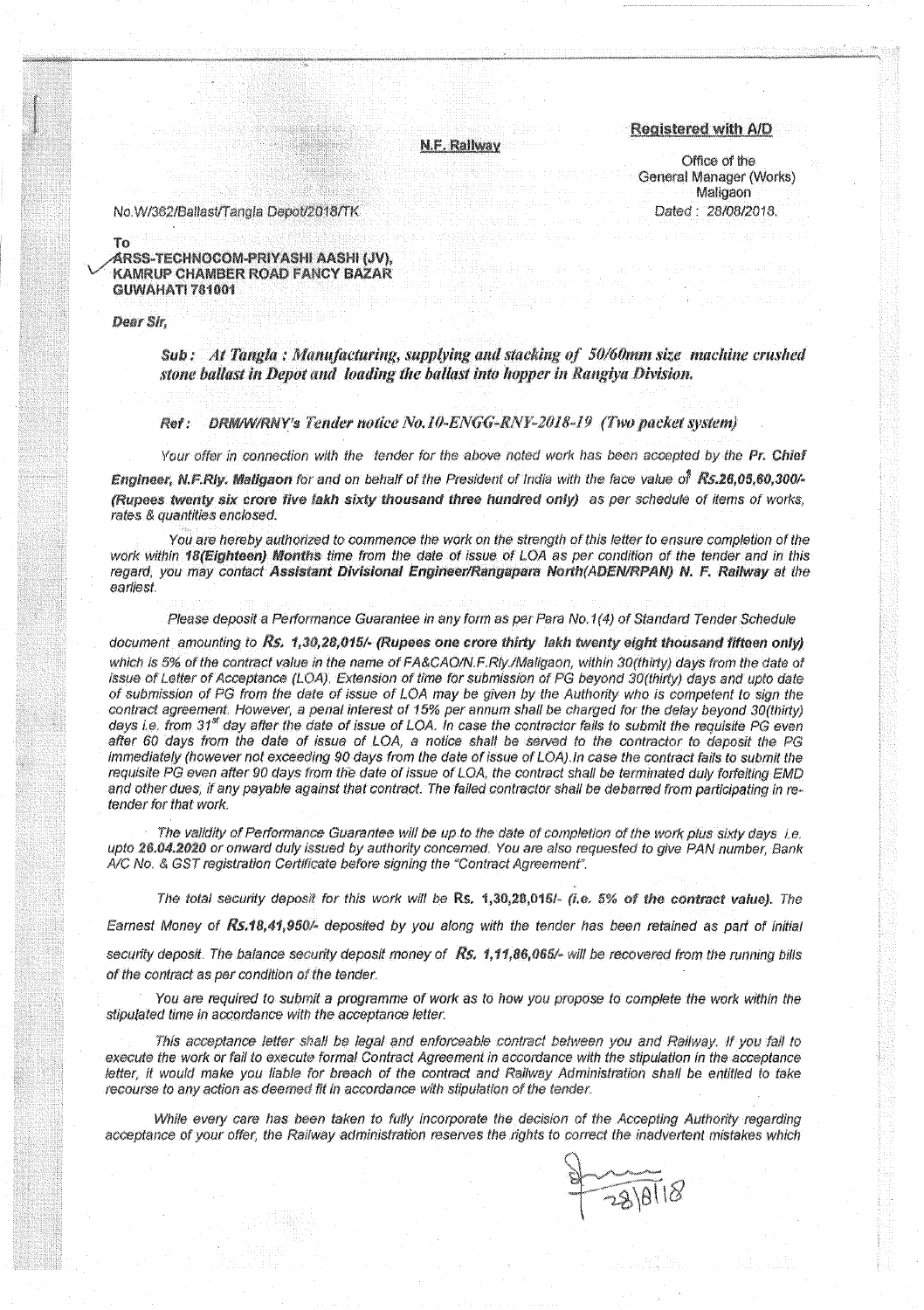may have occurred in communication of the accepted rates and other terms and conditions at the time of signing the formal contract agreement between the Contractor and Railway administration.

Clause 55-B to GCC : Provision's of Employees Provident fund and miscellaneous provisions Act.1952 : The contractor shall comply with the provisions of para 30 and 36-B of the Employees provident Fund Scheme. 1952 : Para 3 and 4 of Employees pension scheme 1995 and para 7 and 8 of Employees Deposit Linked Insurance scheme, 1976 as modified from time to time through enactment of Employees provident fund and miscellaneous provision Act 1952, Wherever applicable and shall also indemnify the Railway from and against any claims under the aforesaid Act and the rules.

Please attend or direct your authorized representative holding power of attorney to this office within 30 (Thirty) days from the date of issue of this letter along with Performance Guarantee to sign the "Contract Agreement". The stipulated date of completion of the work is 18(Eighteen) Months from the date of issue of acceptance letter i.e. upto 27.02.2020.

DA/One Schedule of Rates.

Yours faithfully,

 $(h.S.Yadav)$ **Chlef Track Engineer** N. F. Rly. / Maligaon

#### Copy to :-

- 1. Sr.DEN/C/RNY for information and necessary action please.
- 2. DEN/III/RNY for information and necessary action please. One site order book to be issued to SSE/P. Way/MJBT to maintain properly as instructed by higher authority.
- 3. DFM/RNY with a copy of accepted schedule of rates for information & future guidance please. DA/As above.
- **ADEN/RPAN** 4.
- SSE/P.Way/MJBT  $5 -$

For information & necessary action with a copy of accepted schedule of rates. Please ensure execution of work as per tender schedule and accepted rate. If any variation occurs, prior approval of competent authority must be obtained without fail.

DA/One schedule of rates to each.

- Labour Enforcement Officer (Central) Office of the Dy Chief Labour Commissioner, R.K.Mission 6. Road, Borbari, Guwahati-16
- 7. Labour Commissioner ,Saptarishi Path, Zoo Narangi, Tinali,Guwahati-24

(H.S.Yadav) **Chief Track Engineer** N. F. Rly. / Mallgaon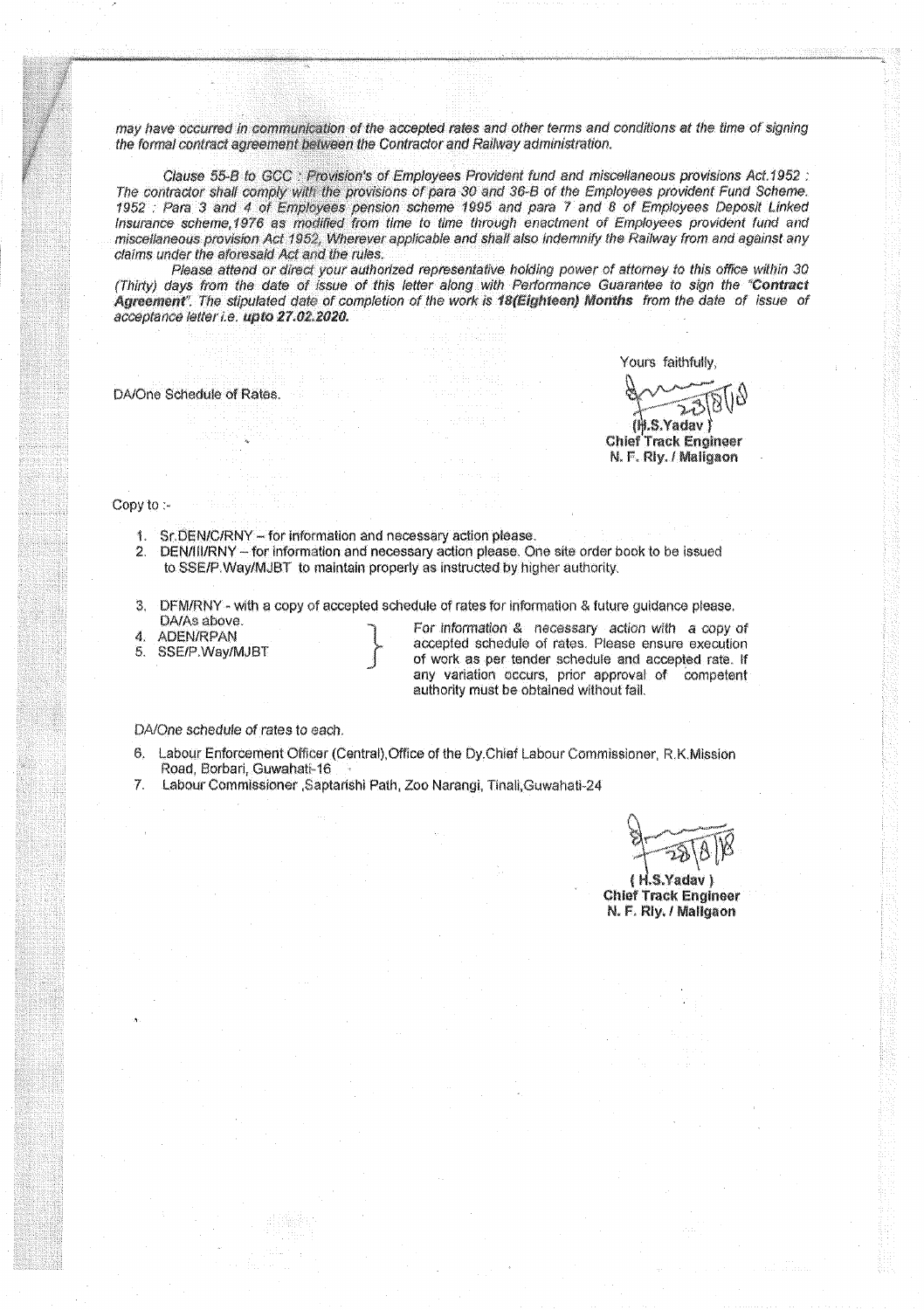### N.F. RAILWAY

Tender Schedule for the work :At Tangla: Manufacturing, supplying and stacking of 50/60mm size machine crushed stone ballast in Depot and loading the same into hopper in Rangiya Division.

Execution of all Civil Engineering works in connection with the above mentioned work as per Schedule 'A' of NIT

| SL. | <b>Items</b> | Description of work                                                                                                                                                                                                                                                                                                                                                                                                                                                                        | Qiv    | Unit | Rate    | Total        |
|-----|--------------|--------------------------------------------------------------------------------------------------------------------------------------------------------------------------------------------------------------------------------------------------------------------------------------------------------------------------------------------------------------------------------------------------------------------------------------------------------------------------------------------|--------|------|---------|--------------|
|     | $NS-1$       | Manufacturing, supplying of 50/60 mm size machine<br>crushed stone ballast hard durable stone of approved quality.<br>and stackin onavailable space at the yard of Tangla station<br>as per direction of the Engineer or his authorizes<br>representative at site including all leads, lifts, descents,<br>irovalty, taxes (GST etc), monopoly charges etc, complete in<br>all respect including cleaning, levelling and dressing of<br>stacking ground, making pathway etc. all complete. | 130000 | Cum  | 2403.00 | 312390000.00 |
|     | $NS-2$       | Loading of ballast from the ballast stack/depot into BGI<br>wagon/hopper with all leads/lifts and descent including<br>crossing of Railway track wherever is necesssary complete in 130000<br>all respect as directed by the Engineer or his authorized<br>representative at site.                                                                                                                                                                                                         |        | Cum  | 200.00  | 26000000.00  |

Execution of all Civil Engineering works in connection with the above mentioned work as per Schedule 'A' as per accepted rate of 23% (twenty-three) below

Schedule 'A' (Non schedule items)

| SL. | Items  | Description of work                                                                                                                                                                                                                                                                                                                                                                                                                                                                       | $\alpha$ | Unit | Rate    | Total     |
|-----|--------|-------------------------------------------------------------------------------------------------------------------------------------------------------------------------------------------------------------------------------------------------------------------------------------------------------------------------------------------------------------------------------------------------------------------------------------------------------------------------------------------|----------|------|---------|-----------|
|     | $NS-1$ | Manufacturing, supplying of 50/60 mm size machine<br>crushed stone ballast hard durable stone of approved quality<br>and stackin onavailable space at the yard of Tangla station!<br>as per direction of the Engineer or his authorizes<br>representative at site including all leads, lifts, descents,<br>royalty, taxes (GST etc), monopoly charges etc. complete in<br>all respect including cleaning, levelling and dressing of<br>stacking ground, making pathway etc. all complete. | 130000   | Cum  | 1850.31 | 240540300 |
| 2   | NS-2   | Loading of ballast from the ballast stack/depot into BG<br>wagon/hopper with all leads/lifts and descent including)<br>crossing of Railway track wherever is necesssary complete in 130000<br>all respect as directed by the Engineer or his authorized<br>representative at site.                                                                                                                                                                                                        |          | Cum  | 154.00  | 20020000  |

 $18118$ ్రాస్

CTE/N. F. Rallway For and on behalf of President of India Dated:27.08.2017

医过度功能器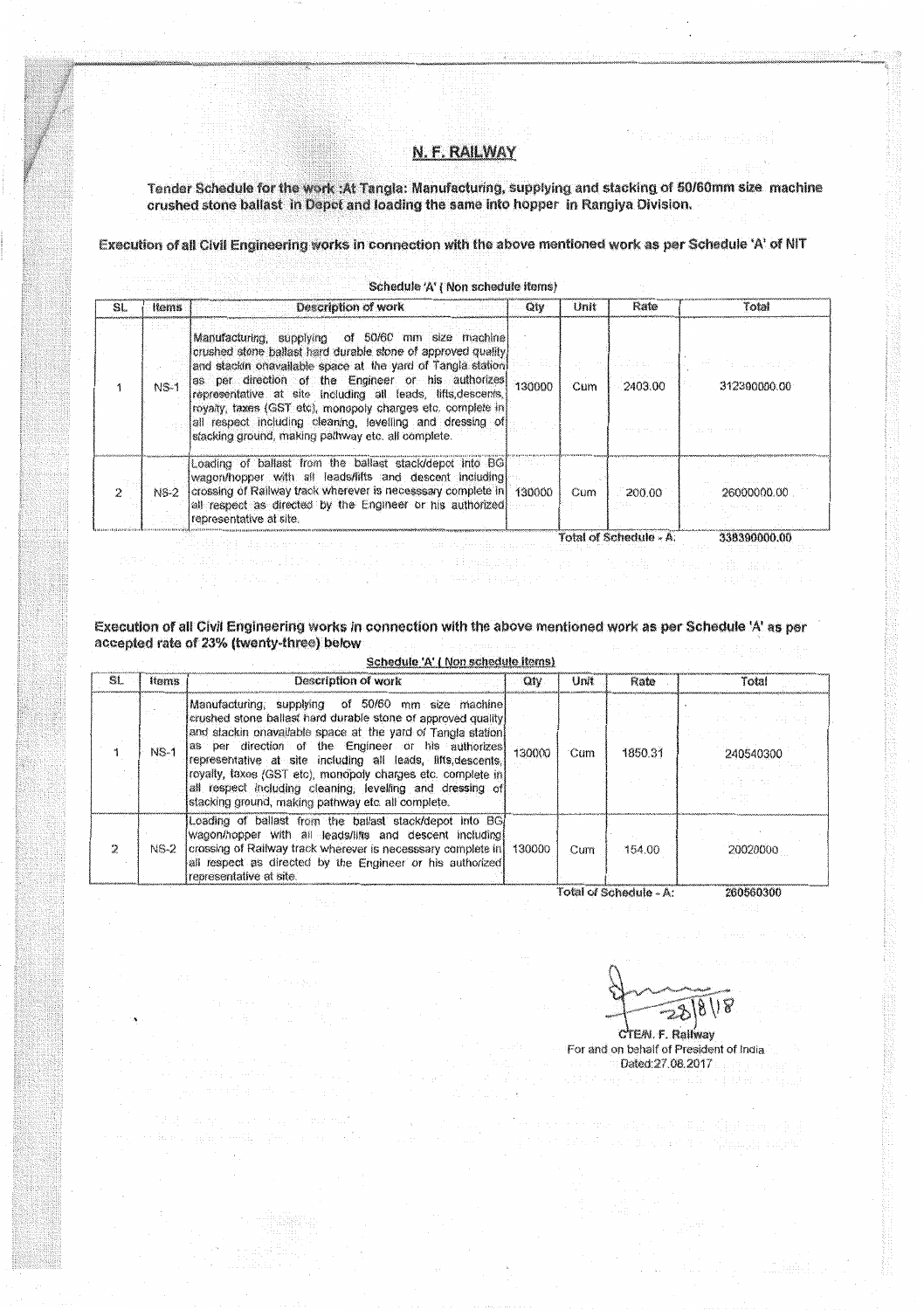N.F. Railway

#### Registered with A/D

Office of the General Manager (Works) Maligaon Dated: 28/08/2018.

No.W/362/Ballast/Namrup Depot/2018/TK

To

ÁRSS-TECHNOCOM-PRIYASHI AASHI (JV), **KAMRUP CHAMBER ROAD FANCY BAZAR GUWAHATI 781001** 

Dear Sir.

At NAM/BOJ: Manufacturing, supplying and stacking (from private quarry) of 50mm Sub: machine crushed stone ballast in Depot and loading the ballast into hopper wagon in TSK **Division** 

DRM/W/TSK's Tender notice No.TSK/ENGG/22 of 2018(Item No.1) (Two packet system) Ref:

Your offer in connection with the tender for the above noted work has been accepted by the Pr. Chief Engineer, N.F.Rly. Maligaon for and on behalf of the President of India with the face value o Rs.51.73.38,830.50.

Say Rs. 51,73,38,831/- (Rupees fifty one crore seventy three lakh thirty eight thousand eight hundred thirtyone only) as per schedule of items of works, rates & quantities enclosed.

You are hereby authorized to commence the work on the strength of this letter to ensure completion of the work within 24 (Twenty four) Months time from the date of issue of LOA as per condition of the tender and in this regard, you may contact Assistant Divisional Engineer/VTinsukia (ADEN/I/TSK) N. F. Railway at the earliest.

Please deposit a Performance Guarantee in any form as per Para No.1(4) of Standard Tender Schedule

document amounting to Rs. 2,58,66,942/- (Rupees two crore fifty eight lakh sixty six thousand nine hundred forty two only) which is 5% of the contract value in the name of FA&CAO/N.F.Rly./Maligaon, within 30(thirty) days from the date of issue of Letter of Acceptance (LOA). Extension of time for submission of PG beyond 30(thirty) days and upto date of submission of PG from the date of issue of LOA may be given by the Authority who is competent to sign the contract agreement. However, a penal interest of 15% per annum shall be charged for the delay beyond 30(thirty) days i.e. from 31<sup>et</sup> day after the date of issue of LOA. In case the contractor fails to submit the requisite PG even after 60 days from the date of issue of LOA, a notice shall be served to the contractor to deposit the PG immediately (however not exceeding 90 days from the date of issue of LOA). In case the contract fails to submit the requisite PG even after 90 days from the date of issue of LOA, the contract shall be terminated duly forfeiting EMD and other dues, if any payable against that contract. The failed contractor shall be debarred from participating in re-tender for that work.

The validity of Performance Guarantee will be up to the date of completion of the work plus sixty days i.e. upto 24.10.2020 or onward duly issued by authority concerned. You are also requested to give PAN number, Bank A/C No. & GST registration Certificate before signing the "Contract Agreement".

The total security deposit for this work will be Rs.2,58,66,942l- (i.e. 5% of the contract value). The

Earnest Money of Rs.28,72,840/- deposited by you along with the tender has been retained as part of initial security deposit. The balance security deposit money of Rs.2,29,94,102/- will be recovered from the running bills of the contract as per condition of the tender.

You are required to submit a programme of work as to how you propose to complete the work within the stipulated time in accordance with the acceptance letter.

This acceptance letter shall be legal and enforceable contract between you and Railway. If you fail to execute the work or fail to execute formal Contract Agreement in accordance with the stipulation in the acceptance. letter, it would make you liable for breach of the contract and Railway Administration shall be entitled to take recourse to any action as deemed fit in accordance with stipulation of the tender.

While every care has been taken to fully incorporate the decision of the Accepting Authority regarding acceptance of your offer, the Railway administration reserves the rights to correct the inadvertent mistakes which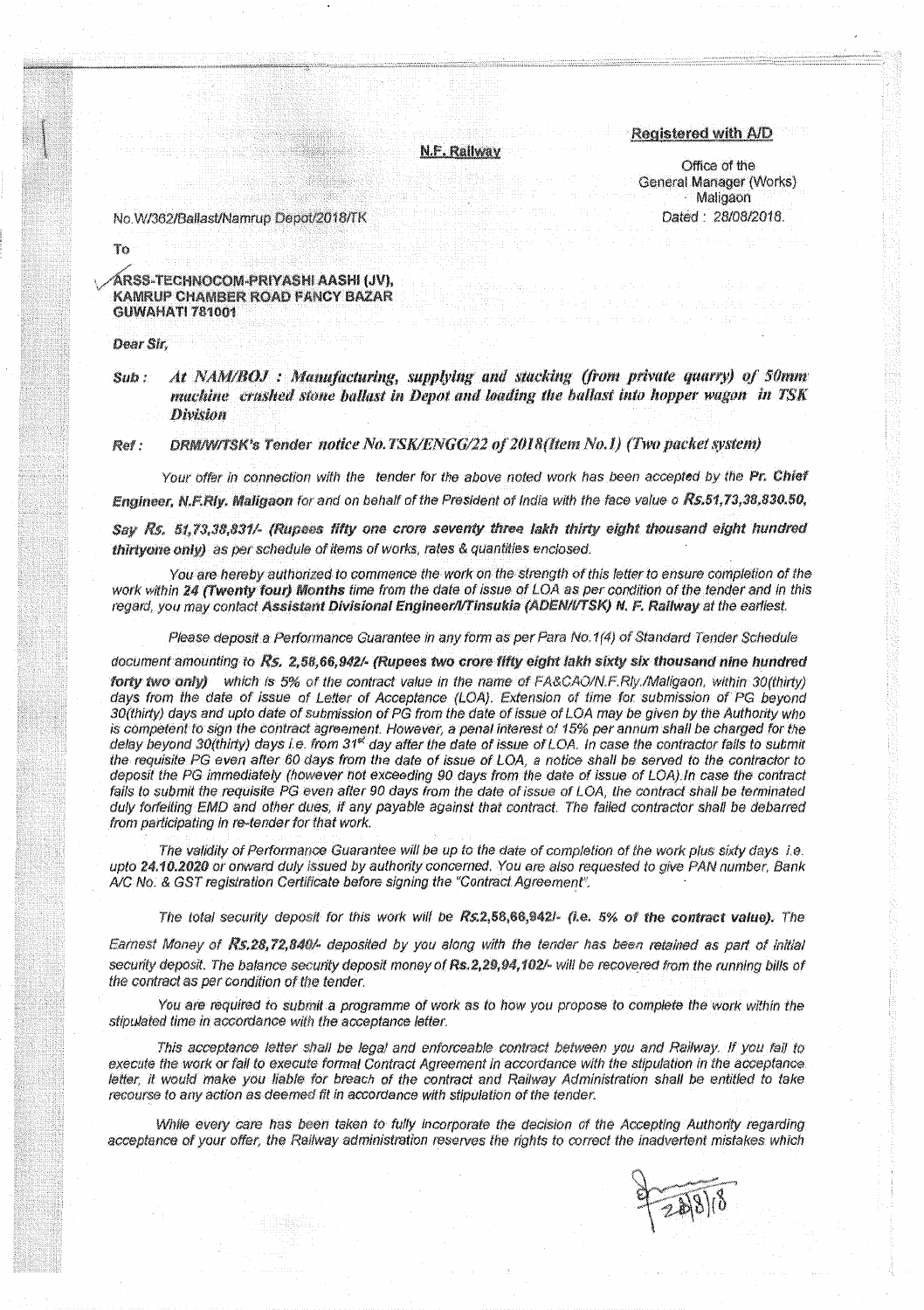may have occurred in communication of the accepted rates and other terms and conditions at the time of signing the formal contract agreement between the Contractor and Railway administration.

Clause 55-B to GCC : Provision's of Employees Provident fund and miscellaneous provisions Act. 1952 : The contractor shall comply with the provisions of para 30 and 36-B of the Employees provident Fund Scheme. 1952 : Para 3 and 4 of Employees pension scheme 1995 and para 7 and 8 of Employees Deposit Linked Insurance scheme, 1976 as modified from time to time through enactment of Employees provident fund and miscellaneous provision Act 1952, Wherever applicable and shall also indemnify the Railway from and against any claims under the aforesaid Act and the rules. (ANNEXURE-II)

Please attend or direct your authorized representative holding power of attorney to this office within 30 (Thirty) days from the date of issue of this letter along with Performance Guarantee to sign the "Contract Agreement". The stipulated date of completion of the work is 24 (Twenty four) Months from the date of issue of acceptance letter i.e. upto 27.08.2020.

DA/One Schedule of Rates.

**Xours faithfully** (H.S.Yadav)

**Chief Track Engineer** N. F. Rly. / Maligaon

Copy to:

- 1. Sr.DEN/C/TSK for information and necessary action please.
- 2. Sr.DEN/I/TSK for information and necessary action please. One site order book to be
	- issued for SSE/P Way/NAM to maintain properly as instructed by higher authority.

Sr. DFM/TSK - with a copy of accepted schedule of rates for information & future guidance please. 3.

**ADEN/I/TSK** 4. 5.

SSE/P.Way/NAM

For information & necessary action with a copy of accepted schedule of rates. Please ensure execution of work as per tender schedule and accepted rate. If any variation occurs, prior approval of competent authority must be obtained without fail.

DA/One schedule of rates to each.

- 6. Employment Officer/ Jornat
- Assistant Labour Commissioner (Central) G.o.l. Ministry of Labour Chowkidinghee Dibrugarh  $\overline{7}$
- Assistant Commissioner of Taxes Jornat 8.
- 9. Regional P.F. Commissioner, Hijuguri, Tinsukia, Pin 786192
- 10. Labour Enforcement Officer, Office of the Dy Chief Labour Commissioner (Central) R.K.Mission Road, Borbari, Guwahati-16

 $(H.S.Yada)$ **Chief Track Engineer** N. F. Rly. / Maligaon